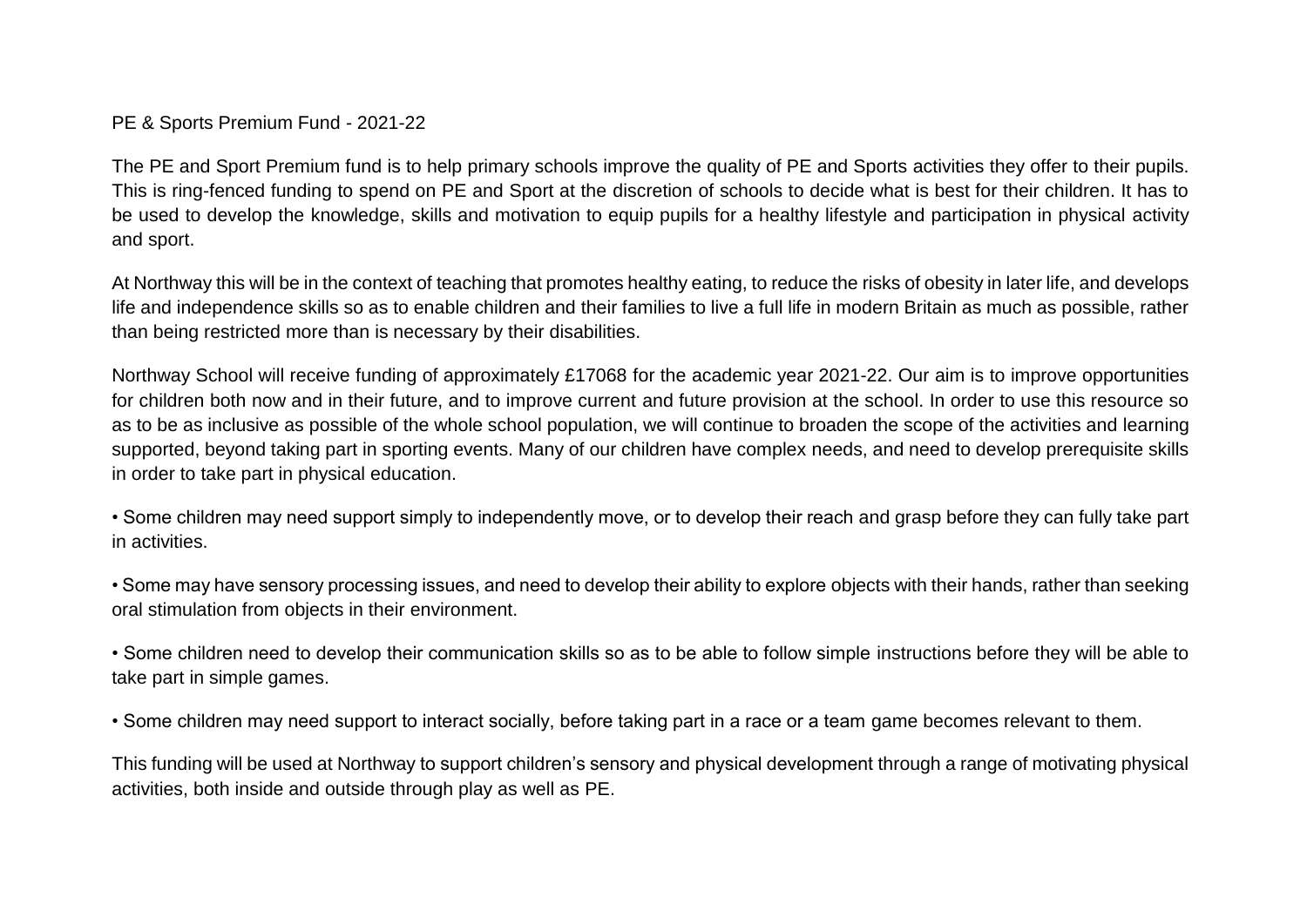It will also be used to support as appropriate:-

- physiotherapy and hydrotherapy programmes
- access to high quality swimming
- physical and sensory development
- opportunities to engage with different sports & games
- health benefits
- development of cycling skills
- interacting with peers and adults both in school and at offsite/community events

## **Swimming and water safety**

| Meeting the swimming and water safety national curriculum requirements                                                                                                                                                    |         |  |  |  |
|---------------------------------------------------------------------------------------------------------------------------------------------------------------------------------------------------------------------------|---------|--|--|--|
| What percentage of Year 6 pupils can swim competently, confidently and proficiently over a distance of at least 25 metres?                                                                                                | $n/a\%$ |  |  |  |
| What percentage of Year 6 pupils can use a range of strokes effectively, for example, front crawl, backstroke and breaststroke?                                                                                           | $n/a\%$ |  |  |  |
| What percentage of Year 6 pupils can perform safe self-rescue in different water-based situations?                                                                                                                        | $n/a\%$ |  |  |  |
| Has the PE and sport premium been used to provide additional provision for swimming activities over and above the national<br>curriculum requirements?                                                                    | Yes     |  |  |  |
| If you answered yes to the above question, use this space to provide further details:                                                                                                                                     |         |  |  |  |
| ALL pupils at Northway have access to weekly swimming sessions, some pupils also get additional time in the pool for hydrotherapy,<br>increased physical exercise or to help regulate behaviour/help with sensory issues. |         |  |  |  |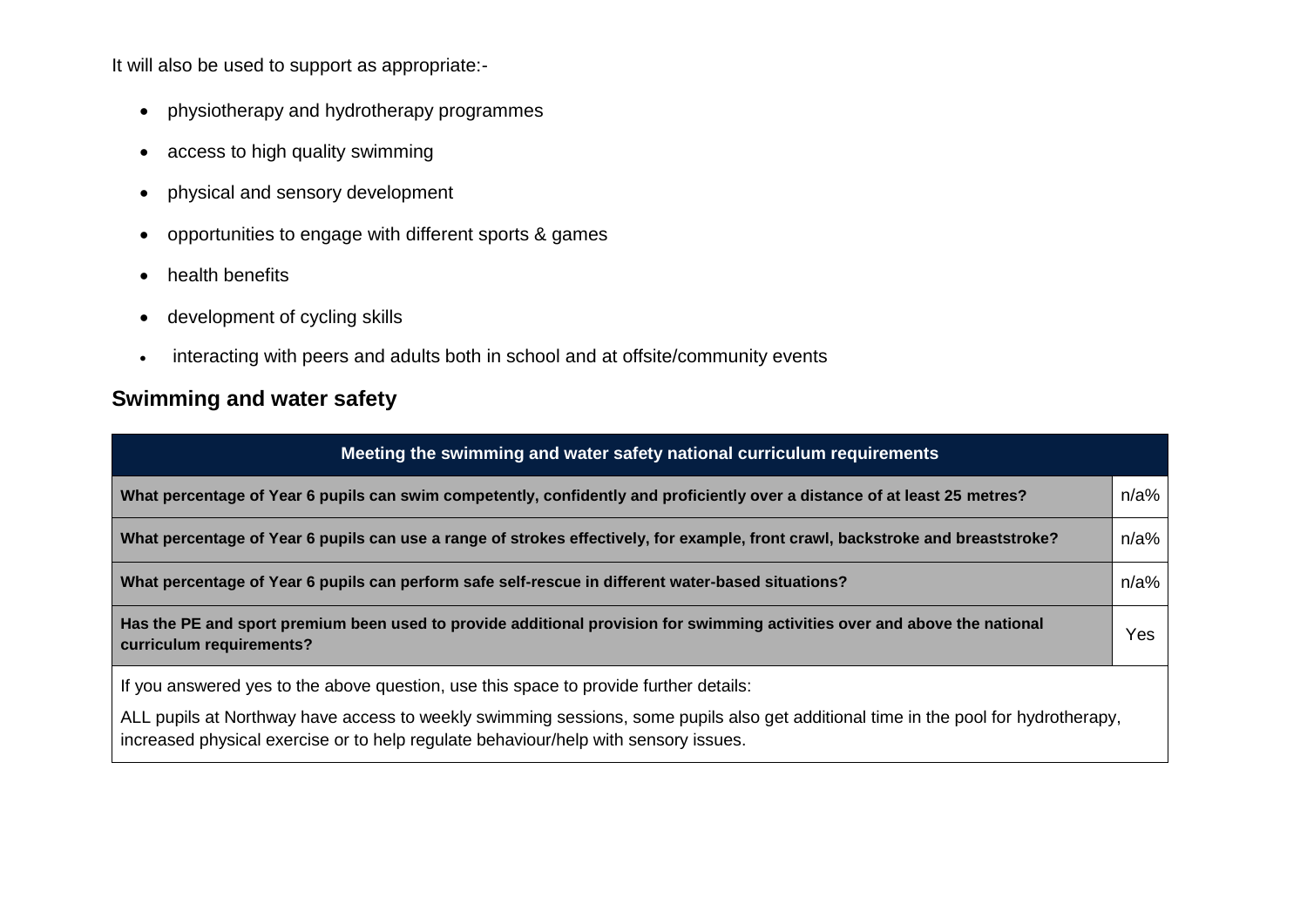## **Spending report for 2021/2022**

| <b>Funding received</b>        |                               |  |  |
|--------------------------------|-------------------------------|--|--|
| Number of eligible pupils: 124 | Total amount received: £17068 |  |  |

| <b>Actions taken</b>               | Aim                                                                                                                                                   | <b>Funding</b><br>spent | <b>Planned Outcomes</b>                                                                                                                                                                                                                                                                                                                                                       |
|------------------------------------|-------------------------------------------------------------------------------------------------------------------------------------------------------|-------------------------|-------------------------------------------------------------------------------------------------------------------------------------------------------------------------------------------------------------------------------------------------------------------------------------------------------------------------------------------------------------------------------|
| Dance sessions for all<br>pupils   | To take part in fun dance activities<br>To increase physical movements and<br>exercise through dance<br>To develop balance and coordination<br>skills | £5940                   | Children to take part in a fun form of exercise.<br>Children's achievements will be celebrated at a<br>termly assembly. Children to become more<br>active when watching music on TV or other<br>screens. Children to increase weekly physical<br>movement                                                                                                                     |
| Pupils to attend dance<br>festival | Pupils to participate in the Barnet Dance<br>Festival                                                                                                 | £200                    | Pupils to have experience of a large scale<br>event, to showcase their hardwork in dance<br>sessions.                                                                                                                                                                                                                                                                         |
| New equipment for the<br>PE Hall   | To ensure pupils have access to a range<br>of equipment to develop their physical<br>skills                                                           | £1000                   | Pupils will continue to sustain and further<br>develop their PE skills and develop interest in a<br>range of physical activities.<br>Children play with a wider variety of equipment.<br>Children to request a range of items, some of<br>them involving physical activities, so as to take<br>part in more purposeful activities leading to<br>them taking greater exercise. |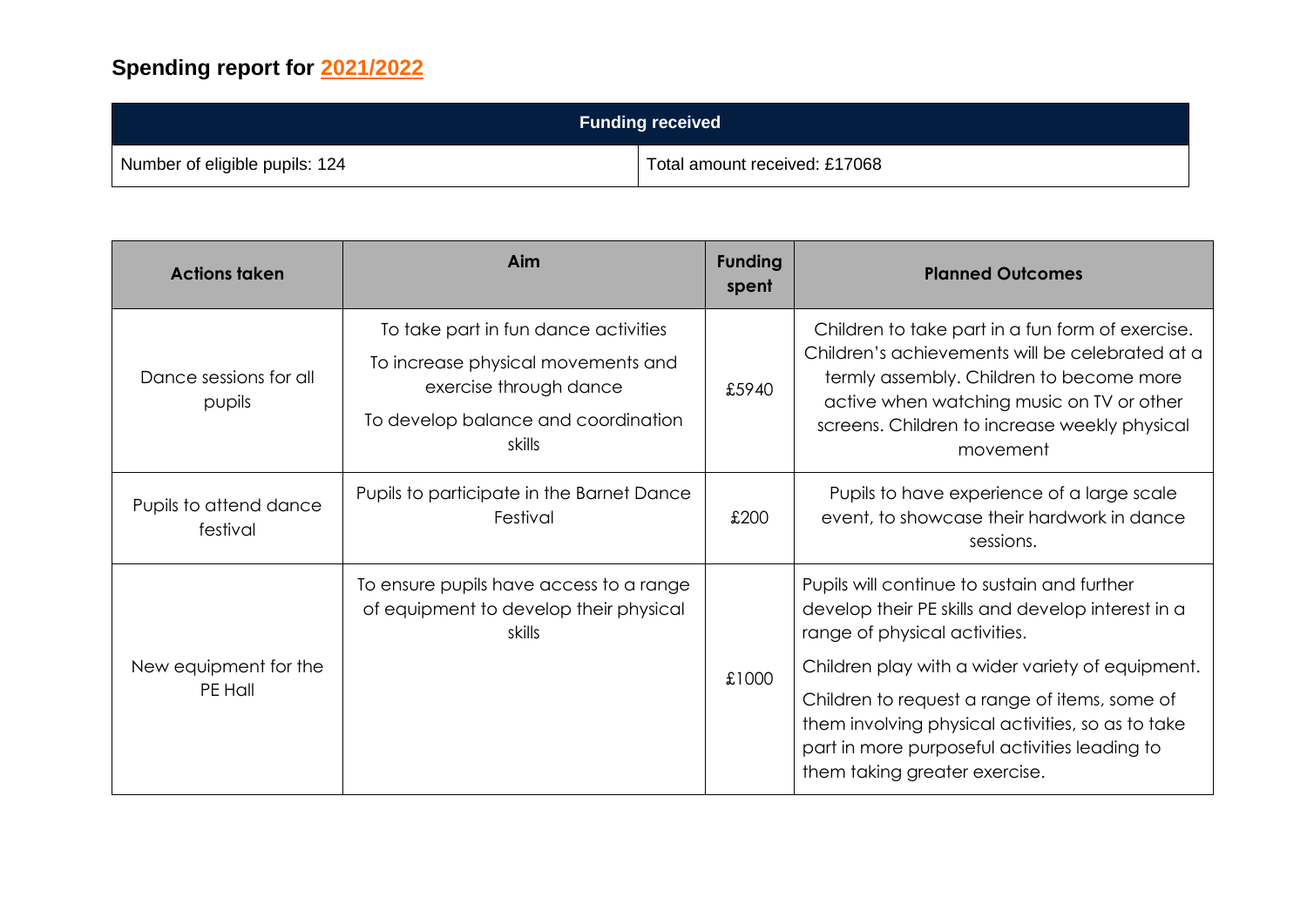| New equipment for<br>outdoor activities                               | A range of equipment to be on offer for<br>pupils to use that will encourage physical<br>activity at playtimes                                                                                                              | £300                                              | More pupils engaging in purposeful physical<br>activity at playtimes                                                                                                                                                                                                                                                                                |
|-----------------------------------------------------------------------|-----------------------------------------------------------------------------------------------------------------------------------------------------------------------------------------------------------------------------|---------------------------------------------------|-----------------------------------------------------------------------------------------------------------------------------------------------------------------------------------------------------------------------------------------------------------------------------------------------------------------------------------------------------|
| Swimming sessions for all<br>pupils                                   | All Northway pupils to have access to<br>one swimming lesson per week led by an<br>experienced SEND swimming teacher                                                                                                        | £21000 $-$<br>not<br>taken<br>from this<br>budget | Pupils are more confident in the water and have<br>developed some safety awareness.<br>Pupils are working ability to swim/move in water                                                                                                                                                                                                             |
| Repair and replace<br>swimming equipment                              | Pupils have access to floatation devices,<br>swimming equipment and toys to engage,<br>motivate and develop their swimming ability.<br>To provide a range of equipment to ensure all<br>pupils are able to access the pool. | £300                                              | safely and to develop gross motor skills<br>Pupils enjoy being in the water and are being<br>physically active                                                                                                                                                                                                                                      |
| MTS's to increase<br>games/activities in<br>playground                | MTS's to be used strategically to increase<br>adult presence on playground and<br>encourage pupils to takepart in a range<br>of games and physical activities at lunch<br>time play.                                        | £0                                                | Children will continue to sustain and further<br>develop their PE and physical skills.<br>Increased opportunities to engage in a range of<br>games and activities<br>Children to have positive experiences around<br>exercise that they find motivating.<br>Children will have opportunities to play with a<br>wider variety of equipment/resources |
| Access to additional<br>physiotherapy/senior<br>physical practitioner | Pupils will high physical needs have<br>access to regular, planned and<br>programmed exercise/stretching sessions<br>to improve their physical wellbeing.                                                                   | £0                                                | Pupils physical health is improved and<br>developed.                                                                                                                                                                                                                                                                                                |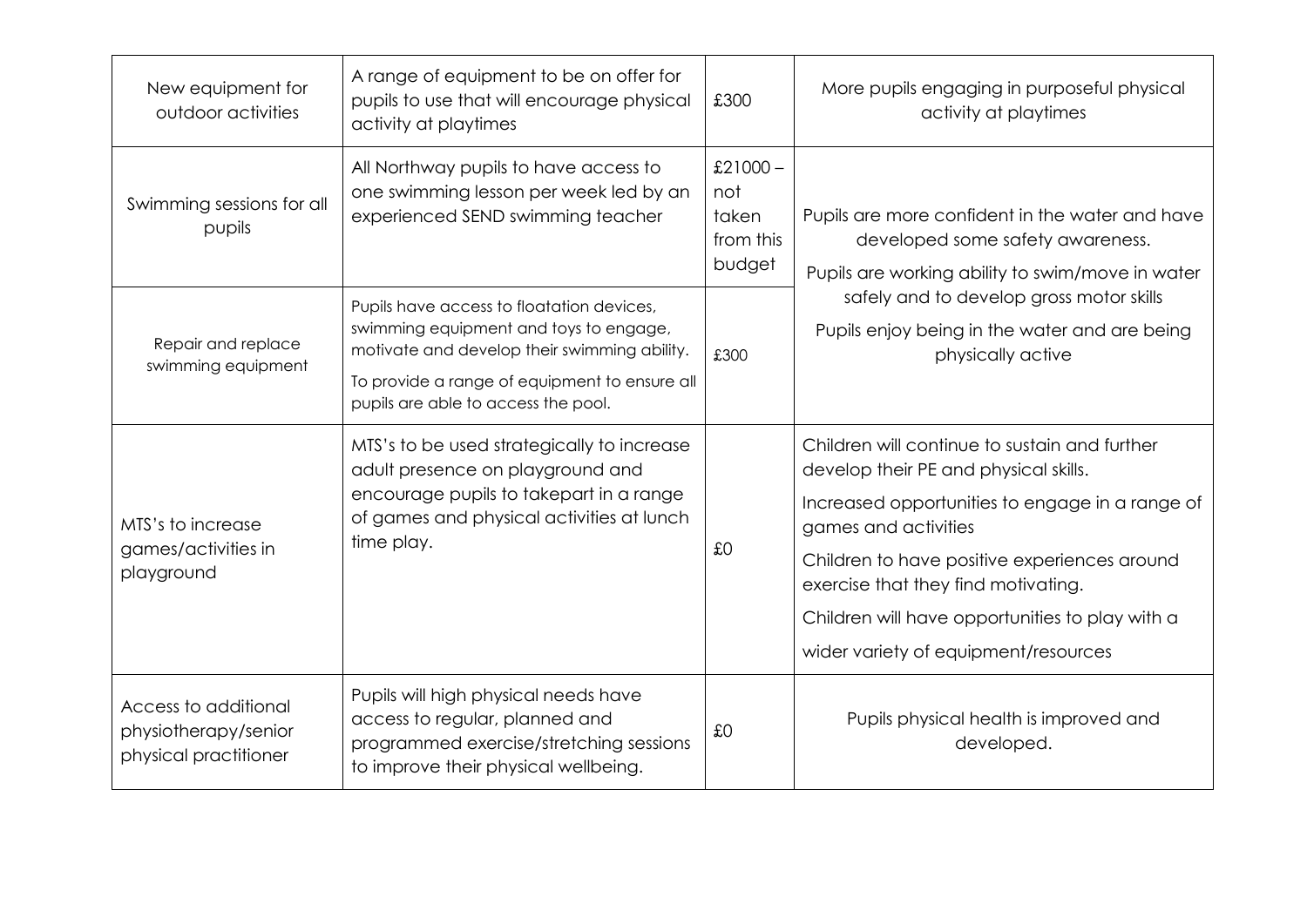| Maintain all current<br>equipment across school<br>$site$ - including<br>trampoline/hoists | To ensure all equipment is fit for purpose<br>and able to be used regularly.                                                | £2000                     | Pupils have access to high quality, safe<br>equipment that caters for all needs and<br>increases inclusivity.<br>All pupils are able to access a range of physical<br>activities across the school day. |
|--------------------------------------------------------------------------------------------|-----------------------------------------------------------------------------------------------------------------------------|---------------------------|---------------------------------------------------------------------------------------------------------------------------------------------------------------------------------------------------------|
| Sensory play activities                                                                    | Staff to develop a range of sensory<br>activities to encourage pupils to be more<br>physically active.                      | £                         | Pupils are motivated and excited by activities<br>presented so are more likely to take part in<br>physical tasks.                                                                                       |
| Sensory circuits<br>developed                                                              | Staff to create a bank of sensory circuit<br>ideas and develop spaces for pupils to<br>work on sensory needs across school. | £100                      | Pupils have access to sensory circuits when<br>needed that provide the right input to support<br>them in their learning and<br>emotional/behavioural regulation.                                        |
| Increase access to sports<br>activities/competitions<br>outside of school                  | Where appropriate, pupils to participate<br>in inter-school competitions or sports<br>activities                            | £0                        | Pupils gain experience of sports activities outside<br>of school<br>Develop self-esteem and pride in efforts taken<br>Pupils have further opportunity to work as a<br>team and develop social skills    |
| Repair bikes and<br>purchase new                                                           | Pupils to have weekly cycling sessions<br>with adapted bikes so all can access                                              | £9000                     | Pupils learn to ride a bike<br>Pupils develop safety awareness<br>Pupils are more physically active and engage in<br>physical activity more often                                                       |
| Development of outdoor<br>areas - big equipment                                            | Ongoing project from previous years.<br>To provide a stimulating and challenging<br>outdoor play space that encourages      | £0 from<br>this<br>budget | Children are more active at lunchtime/playtime<br>Increased opportunities to engage in a range of<br>games and activities                                                                               |